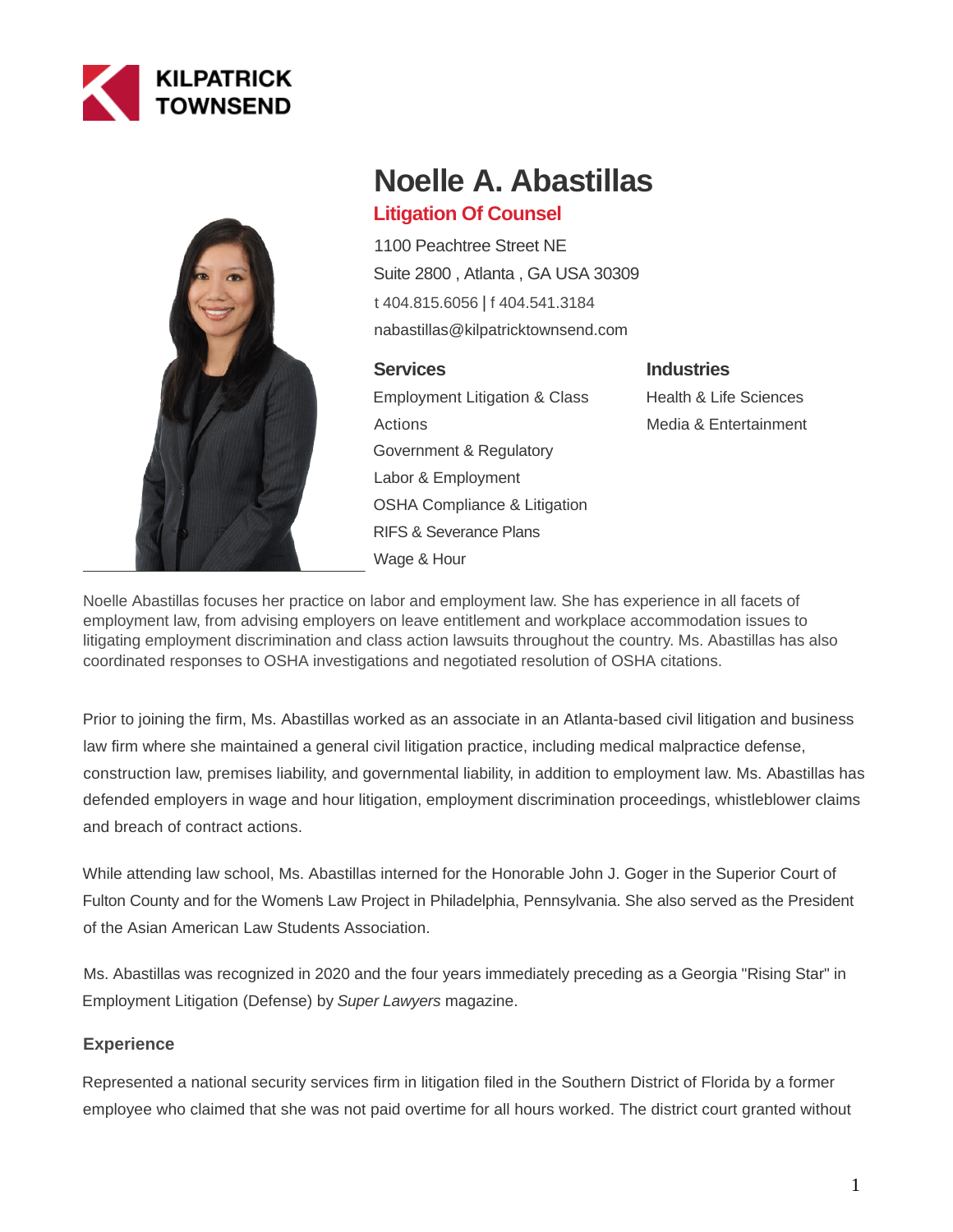

prejudice the clients motion to dismiss, and a favorable settlement was reached.

Represented a corrugated packaging company in litigation filed in the Eastern District of Tennessee by a former employee who claimed that the client failed to reasonably accommodate his disability in violation of the ADA. The client prevailed at summary judgment, and the district court dismissed the plaintiff's ADA claim.

Represented a corrugated packaging company in litigation filed in Ohio by a former employee who claimed that he was terminated because of his age. The jury awarded a verdict for the client, which was affirmed on appeal.

#### **Education**

Emory University School of LawJ.D. (2008) University of California, BerkeleyB.A. (2003) Political Science

#### **Admissions**

Georgia (2008)

#### **Court Admissions**

Georgia Court of Appeals

Georgia Supreme Court

- U.S. Bankruptcy Court for the Northern District of Georgia
- U.S. District Court for the Central District of Illinois
- U.S. District Court for the Middle District of Georgia
- U.S. District Court for the Northern District of Georgia

#### **Professional & Community Activities**

Georgia Asian Pacific American Bar Association, Member

American Bar Association, Member Labor and Employment Law Section, Equal Employment Opportunity Committee

#### **Insights**

#### **Perspectives**

Asian American and Pacific Islander Heritage Month 2022 | Noelle Abastillas May 24, 2022

#### **News**